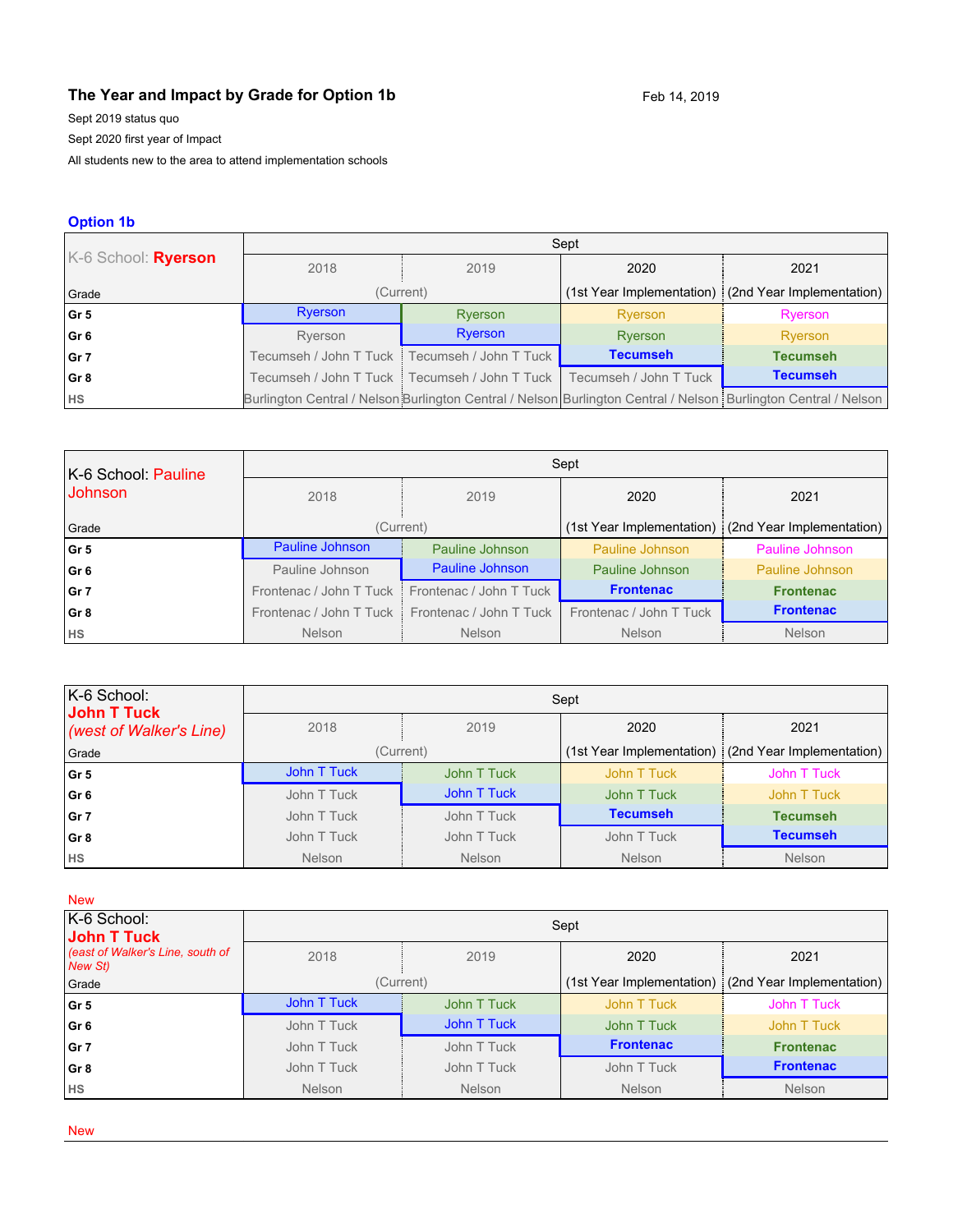| K-6 School:<br>John T Tuck                 | Sept        |               |                    |                                                     |
|--------------------------------------------|-------------|---------------|--------------------|-----------------------------------------------------|
| east of Walker's Line, north of<br>New St) | 2018        | 2019          | 2020               | 2021                                                |
| Grade                                      |             | (Current)     |                    | (1st Year Implementation) (2nd Year Implementation) |
| Gr 4                                       | John T Tuck | John T Tuck   | <b>Ryerson</b>     | <b>Ryerson</b>                                      |
| Gr 5                                       | John T Tuck | John T Tuck   | <b>Ryerson</b>     | <b>Ryerson</b>                                      |
| Gr 6                                       | John T Tuck | John T Tuck   | <b>John T Tuck</b> | <b>Ryerson</b>                                      |
| Gr 7                                       | John T Tuck | John T Tuck   | <b>Tecumseh</b>    | <b>Tecumseh</b>                                     |
| Gr 8                                       | John T Tuck | John T Tuck   | John T Tuck        | <b>Tecumseh</b>                                     |
| <b>HS</b>                                  | Nelson      | <b>Nelson</b> | <b>Nelson</b>      | Nelson                                              |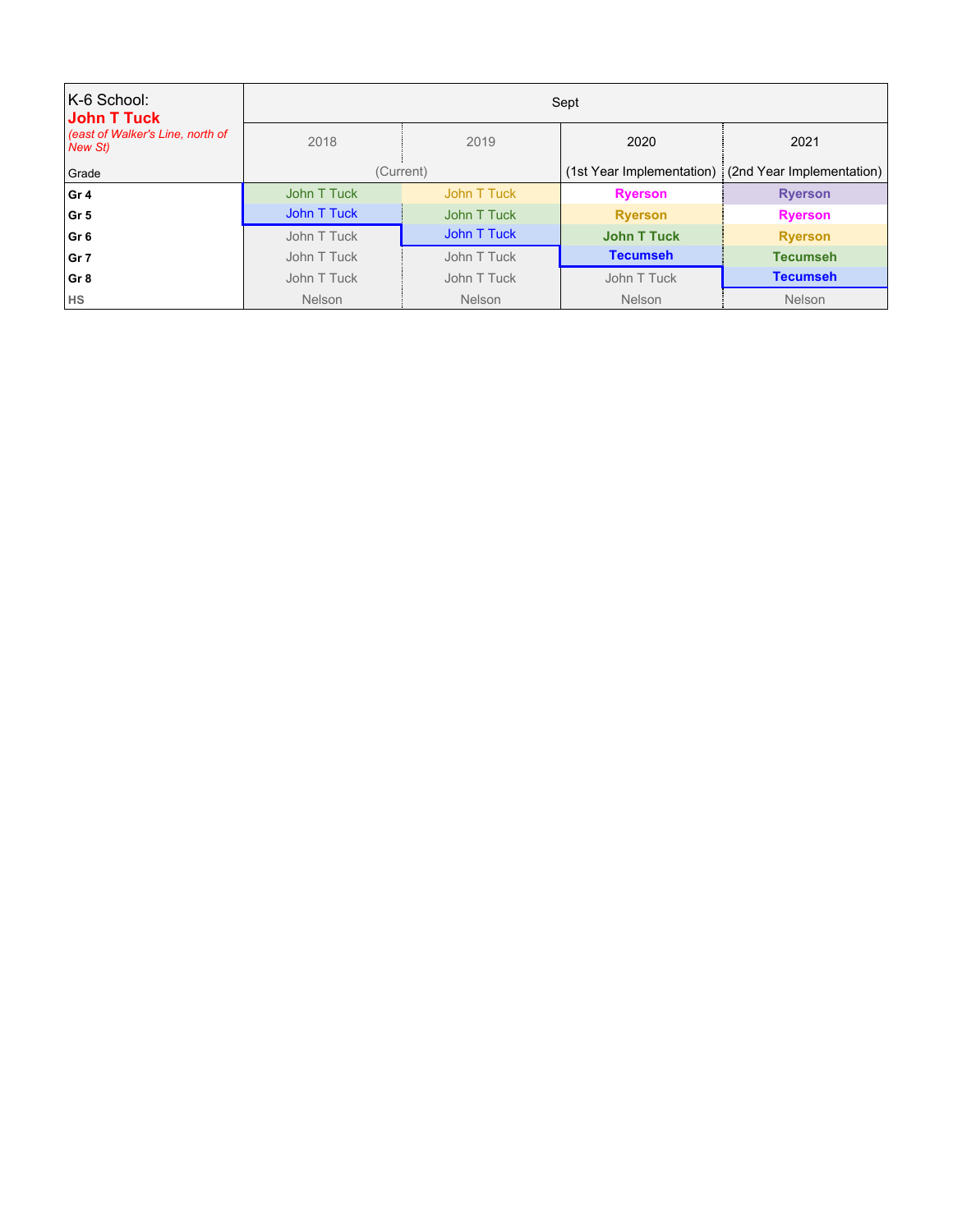## The Year and Impact by Grade for Option 4b **Feb 14, 2018** Feb 14, 2018

Sept 2019 status quo

Sept 2020 first year of Impact

All students new to the area to attend implementation schools

#### **Option 4b**

| K-6 School:              | Sept                          |                                    |                        |                                                         |  |
|--------------------------|-------------------------------|------------------------------------|------------------------|---------------------------------------------------------|--|
| <b>Ryerson</b>           | 2018                          | 2019                               | 2020                   | 2021                                                    |  |
| Grade                    | (Current)                     |                                    |                        | (1st Year Implementation) (2nd Year Implementation)     |  |
| Gr5                      | Ryerson                       | Ryerson                            | Ryerson                | Ryerson                                                 |  |
| $\overline{\text{Gr }6}$ | Ryerson                       | Ryerson                            | Ryerson                | Ryerson                                                 |  |
| $\vert$ Gr 7             | Tecumseh / John T Tuck        | Tecumseh / John T Tuck             | <b>Tecumseh</b>        | <b>Tecumseh</b>                                         |  |
| Gr 8                     | Tecumseh / John T Tuck        | Tecumseh / John T Tuck             | Tecumseh / John T Tuck | <b>Tecumseh</b>                                         |  |
| <b>HS</b>                | Burlington Central / Nelson i | <b>Burlington Central / Nelson</b> |                        | Burlington Central / Nelson Burlington Central / Nelson |  |

| K-6 School:<br><b>Pauline</b> | Sept                    |                         |                         |                                                     |  |  |
|-------------------------------|-------------------------|-------------------------|-------------------------|-----------------------------------------------------|--|--|
| <b>Johnson</b>                | 2018                    | 2019<br>2020<br>2021    |                         |                                                     |  |  |
| Grade                         |                         | (Current)               |                         | (1st Year Implementation) (2nd Year Implementation) |  |  |
| l Gr 5                        | Pauline Johnson         | Pauline Johnson         | Pauline Johnson         | Pauline Johnson                                     |  |  |
| l Gr 6                        | Pauline Johnson         | Pauline Johnson         | Pauline Johnson         | Pauline Johnson                                     |  |  |
| Gr 7                          | Frontenac / John T Tuck | Frontenac / John T Tuck | <b>Frontenac</b>        | <b>Frontenac</b>                                    |  |  |
| Gr 8                          | Frontenac / John T Tuck | Frontenac / John T Tuck | Frontenac / John T Tuck | <b>Frontenac</b>                                    |  |  |
| <b>HS</b>                     | <b>Nelson</b>           | <b>Nelson</b>           | Nelson                  | <b>Nelson</b>                                       |  |  |

#### *Statsu Quo*

| K-6 School:<br>John T Tuck | Sept          |               |               |                                                       |
|----------------------------|---------------|---------------|---------------|-------------------------------------------------------|
| (south of New St)          | 2018          | 2019          | 2020          | 2021                                                  |
| Grade                      | (Current)     |               |               | (1st Year Implementation) : (2nd Year Implementation) |
| Gr <sub>5</sub>            | John T Tuck   | John T Tuck   | John T Tuck   | John T Tuck                                           |
| Gr <sub>6</sub>            | John T Tuck   | John T Tuck   | John T Tuck   | John T Tuck                                           |
| Gr 7                       | John T Tuck   | John T Tuck   | John T Tuck   | John T Tuck                                           |
| Gr 8                       | John T Tuck   | John T Tuck   | John T Tuck   | John T Tuck                                           |
| <b>HS</b>                  | <b>Nelson</b> | <b>Nelson</b> | <b>Nelson</b> | <b>Nelson</b>                                         |

*New*

| K-6 School:<br>John T Tuck | Sept        |             |                           |                           |                           |
|----------------------------|-------------|-------------|---------------------------|---------------------------|---------------------------|
| (north of New St)          | 2018        | 2019        | 2020                      | 2021                      | 2022                      |
| Grade                      |             | (Current)   | (1st Year Implementation) | (2nd Year Implementation) | (3rd Year Implementation) |
| Gr 3                       | John T Tuck | John T Tuck | <b>Ryerson</b>            | <b>Ryerson</b>            | <b>Ryerson</b>            |
| $ Gr 4*$                   | John T Tuck | John T Tuck | <b>Ryerson</b>            | <b>Ryerson</b>            | <b>Ryerson</b>            |
| Gr 5                       | John T Tuck | John T Tuck | <b>Ryerson</b>            | <b>Ryerson</b>            | <b>Ryerson</b>            |
| Gr <sub>6</sub>            | John T Tuck | John T Tuck | John T Tuck               | <b>Ryerson</b>            | <b>Ryerson</b>            |
| Gr 7                       | John T Tuck | John T Tuck | John T Tuck               | John T Tuck               | <b>John T Tuck</b>        |
| Gr 8                       | John T Tuck | John T Tuck | John T Tuck               | John T Tuck               | John T Tuck               |
| <b>HS</b>                  | Nelson      | Nelson      | <b>Nelson</b>             | <b>Nelson</b>             | <b>Nelson</b>             |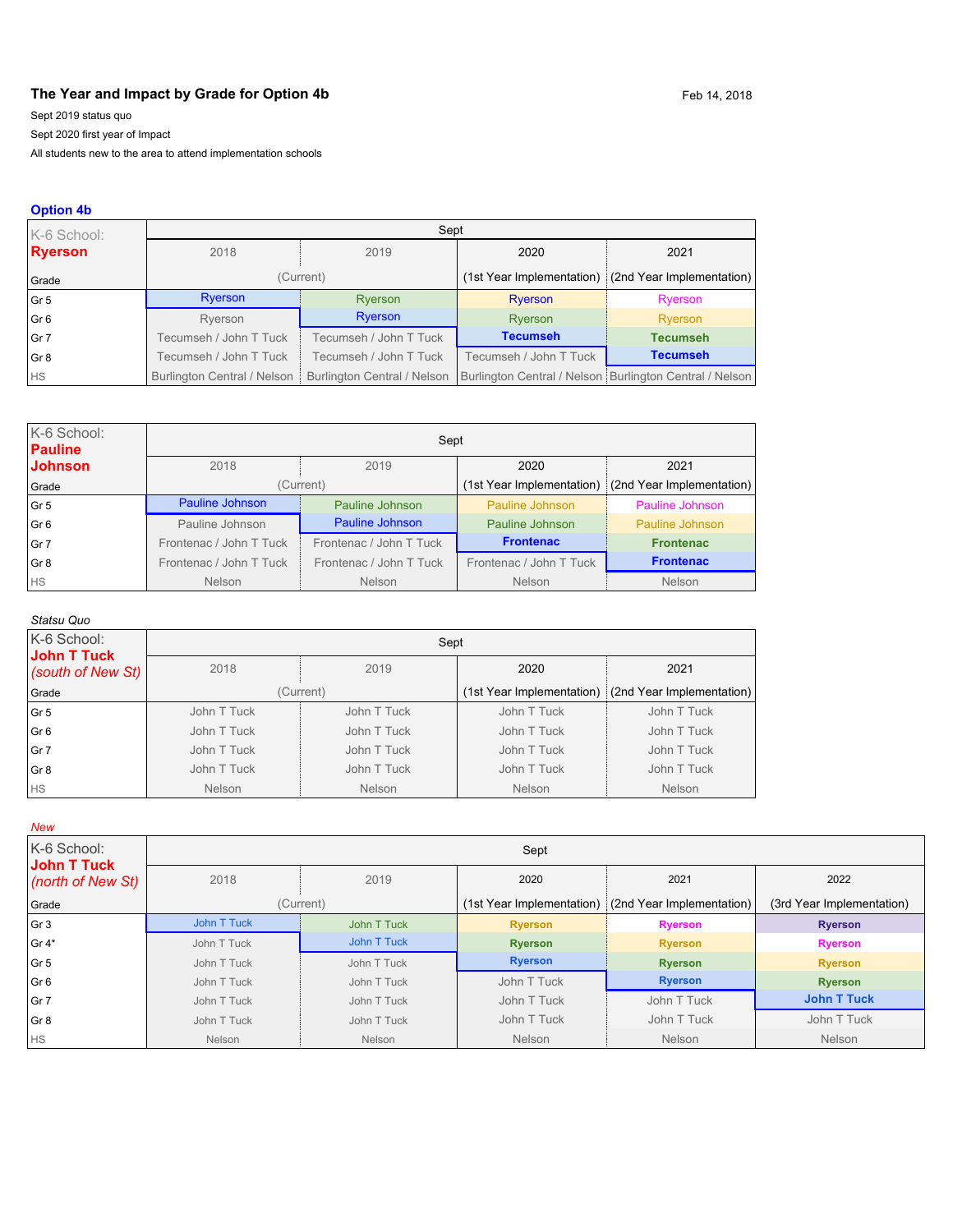## **The Year and Impact by Grade for Option 4c** Feb 14, 2018

Sept 2019 status quo

Sept 2020 first year of Impact

All students new to the area to attend implementation schools

### **Option 4c**

| K-6 School:     | Sept                        |                             |                        |                                                         |  |
|-----------------|-----------------------------|-----------------------------|------------------------|---------------------------------------------------------|--|
| <b>Ryerson</b>  | 2018                        | 2019                        | 2020                   | 2021                                                    |  |
| Grade           |                             | (Current)                   |                        | (1st Year Implementation) (2nd Year Implementation)     |  |
| Gr <sub>5</sub> | Ryerson                     | Ryerson                     | <b>Ryerson</b>         | Ryerson                                                 |  |
| Gr <sub>6</sub> | Ryerson                     | Ryerson                     | Ryerson                | Ryerson                                                 |  |
| Gr 7            | Tecumseh / John T Tuck      | Tecumseh / John T Tuck      | <b>Tecumseh</b>        | <b>Tecumseh</b>                                         |  |
| Gr <sub>8</sub> | Tecumseh / John T Tuck      | Tecumseh / John T Tuck      | Tecumseh / John T Tuck | <b>Tecumseh</b>                                         |  |
| <b>HS</b>       | Burlington Central / Nelson | Burlington Central / Nelson |                        | Burlington Central / Nelson Burlington Central / Nelson |  |

| K-6 School:<br><b>Pauline</b> | Sept                    |                         |                         |                                                       |  |
|-------------------------------|-------------------------|-------------------------|-------------------------|-------------------------------------------------------|--|
| <b>Johnson</b>                | 2018                    | 2019                    | 2020                    | 2021                                                  |  |
| Grade                         |                         | (Current)               |                         | (1st Year Implementation) : (2nd Year Implementation) |  |
| Gr <sub>5</sub>               | Pauline Johnson         | Pauline Johnson         | Pauline Johnson         | Pauline Johnson                                       |  |
| Gr <sub>6</sub>               | Pauline Johnson         | Pauline Johnson         | Pauline Johnson         | Pauline Johnson                                       |  |
| Gr 7                          | Frontenac / John T Tuck | Frontenac / John T Tuck | <b>Frontenac</b>        | <b>Frontenac</b>                                      |  |
| Gr <sub>8</sub>               | Frontenac / John T Tuck | Frontenac / John T Tuck | Frontenac / John T Tuck | <b>Frontenac</b>                                      |  |
| <b>HS</b>                     | <b>Nelson</b>           | <b>Nelson</b>           | <b>Nelson</b>           | <b>Nelson</b>                                         |  |

| Statsu Quo                        |                              |               |               |                                                     |  |
|-----------------------------------|------------------------------|---------------|---------------|-----------------------------------------------------|--|
| K-6 School:<br><b>John T Tuck</b> | Sept                         |               |               |                                                     |  |
| (south of New St)                 | 2018<br>2019<br>2020<br>2021 |               |               |                                                     |  |
| Grade                             |                              | (Current)     |               | (1st Year Implementation) (2nd Year Implementation) |  |
| Gr <sub>5</sub>                   | John T Tuck                  | John T Tuck   | John T Tuck   | John T Tuck                                         |  |
| Gr <sub>6</sub>                   | John T Tuck                  | John T Tuck   | John T Tuck   | John T Tuck                                         |  |
| Gr 7                              | John T Tuck                  | John T Tuck   | John T Tuck   | John T Tuck                                         |  |
| Gr <sub>8</sub>                   | John T Tuck                  | John T Tuck   | John T Tuck   | John T Tuck                                         |  |
| <b>HS</b>                         | <b>Nelson</b>                | <b>Nelson</b> | <b>Nelson</b> | <b>Nelson</b>                                       |  |

*New*

| K-6 School:<br><b>John T Tuck</b> | Sept          |               |             |                                                       |  |
|-----------------------------------|---------------|---------------|-------------|-------------------------------------------------------|--|
| (north of New St)                 | 2018          | 2019          | 2020        | 2021                                                  |  |
| Grade                             |               | (Current)     |             | (1st Year Implementation) : (2nd Year Implementation) |  |
| JK                                | John T Tuck   | John T Tuck   | Ryerson     | Ryerson                                               |  |
| <b>SK</b>                         | John T Tuck   | John T Tuck   | John T Tuck | <b>Ryerson</b>                                        |  |
| Gr <sub>3</sub>                   | John T Tuck   | John T Tuck   | John T Tuck | John T Tuck                                           |  |
| Gr $4*$                           | John T Tuck   | John T Tuck   | John T Tuck | John T Tuck                                           |  |
| Gr <sub>5</sub>                   | John T Tuck   | John T Tuck   | John T Tuck | John T Tuck                                           |  |
| Gr <sub>6</sub>                   | John T Tuck   | John T Tuck   | John T Tuck | John T Tuck                                           |  |
| Gr 7                              | John T Tuck   | John T Tuck   | John T Tuck | John T Tuck                                           |  |
| Gr <sub>8</sub>                   | John T Tuck   | John T Tuck   | John T Tuck | John T Tuck                                           |  |
| <b>HS</b>                         | <b>Nelson</b> | <b>Nelson</b> | Nelson      | Nelson                                                |  |

*Note the area will eventually phase to Ryerson for K-6 and Tecusmeh for 7 & 8, Nelson for 9 - 12*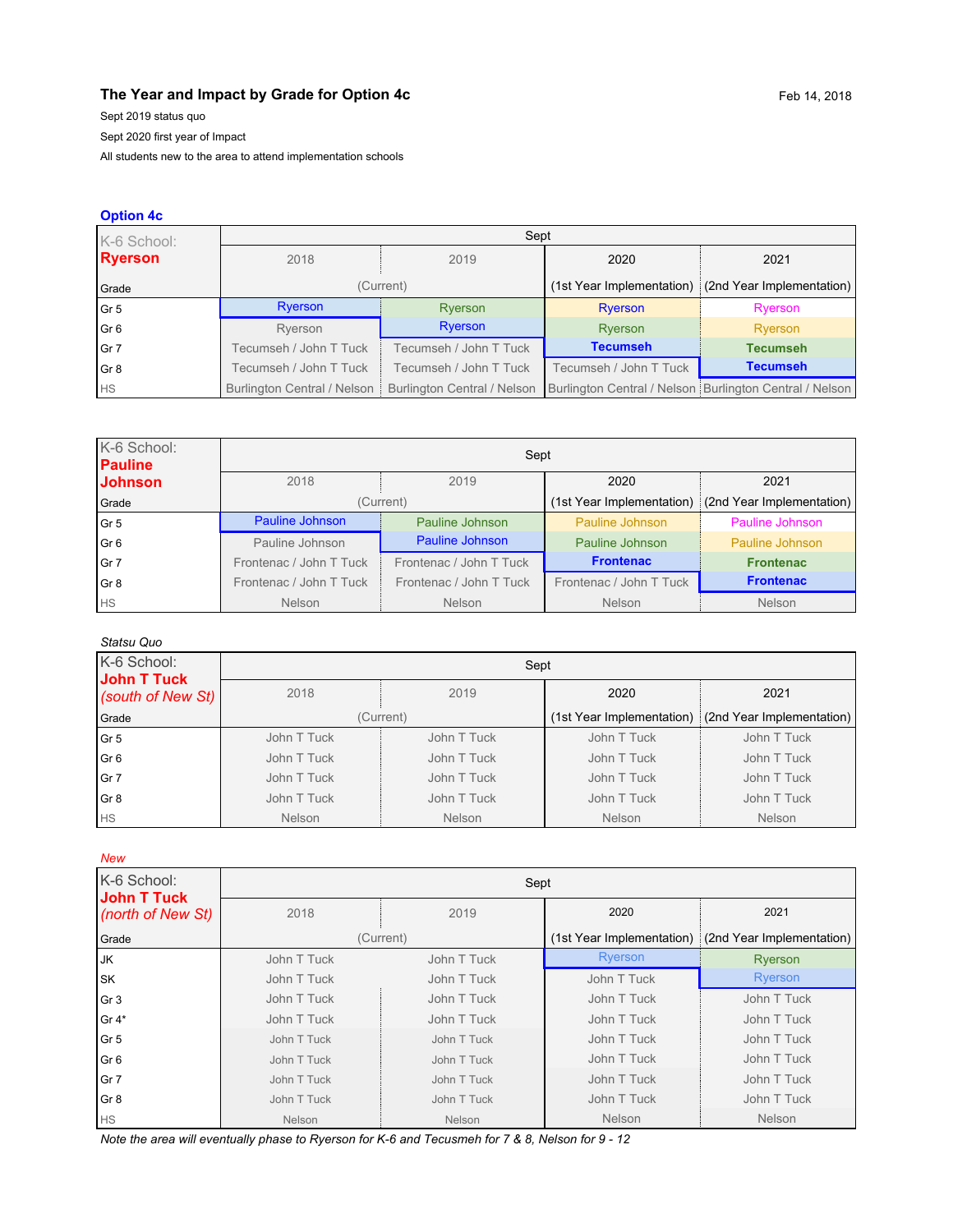# **The Year and Impact by Grade for Option 5a** Feb 14, 2019

Sept 2019 status quo

Sept 2020 first year of Impact

All students new to the area to attend implementation schools

## **Option 5a**

| K-6 School: Ryerson | Sept                                                                                                            |                                                 |                        |                                                     |  |  |
|---------------------|-----------------------------------------------------------------------------------------------------------------|-------------------------------------------------|------------------------|-----------------------------------------------------|--|--|
|                     | 2018                                                                                                            | 2019                                            | 2020                   | 2021                                                |  |  |
| Grade               |                                                                                                                 | (Current)                                       |                        | (1st Year Implementation) (2nd Year Implementation) |  |  |
| Gr 5                | Ryerson                                                                                                         | Ryerson                                         | Ryerson                | Ryerson                                             |  |  |
| Gr <sub>6</sub>     | Ryerson                                                                                                         | Ryerson                                         | Ryerson                | Ryerson                                             |  |  |
| Gr 7                |                                                                                                                 | Tecumseh / John T Tuck   Tecumseh / John T Tuck | <b>Tecumseh</b>        | <b>Tecumseh</b>                                     |  |  |
| Gr <sub>8</sub>     |                                                                                                                 | Tecumseh / John T Tuck   Tecumseh / John T Tuck | Tecumseh / John T Tuck | <b>Tecumseh</b>                                     |  |  |
| <b>HS</b>           | Burlington Central / Nelson Burlington Central / Nelson Burlington Central / Nelson Burlington Central / Nelson |                                                 |                        |                                                     |  |  |

| <b>New</b>                            |                                                    |                        |                         |                                                     |  |
|---------------------------------------|----------------------------------------------------|------------------------|-------------------------|-----------------------------------------------------|--|
| K-6 School: Pauline<br><b>Johnson</b> | Sept                                               |                        |                         |                                                     |  |
| (West of the Shoreacres<br>Creek)     | 2018                                               | 2019                   | 2020                    | 2021                                                |  |
| Grade                                 |                                                    | (Current)              |                         | (1st Year Implementation) (2nd Year Implementation) |  |
| Gr 4.                                 | Pauline Johnson                                    | Pauline Johnson        | Ryerson                 | Ryerson                                             |  |
| Gr <sub>5</sub>                       | <b>Pauline Johnson</b>                             | Pauline Johnson        | Ryerson                 | Ryerson                                             |  |
| Gr <sub>6</sub>                       | Pauline Johnson                                    | <b>Pauline Johnson</b> | Pauline Johnson         | Ryerson                                             |  |
| Gr <sub>7</sub>                       | Frontenac / John T Tuck<br>Frontenac / John T Tuck |                        | <b>Tecumseh</b>         | <b>Tecumseh</b>                                     |  |
| Gr <sub>8</sub>                       | Frontenac / John T Tuck<br>Frontenac / John T Tuck |                        | Frontenac / John T Tuck | <b>Tecumseh</b>                                     |  |
| <b>HS</b>                             | <b>Nelson</b>                                      | <b>Nelson</b>          | <b>Nelson</b>           | <b>Nelson</b>                                       |  |

| K-6 School: Pauline                              | Sept            |                                                                                                       |                 |                                                     |  |  |
|--------------------------------------------------|-----------------|-------------------------------------------------------------------------------------------------------|-----------------|-----------------------------------------------------|--|--|
| <b>Johnson</b><br>(East of the Shoreacres Creek) | 2018            | 2019                                                                                                  | 2020            | 2021                                                |  |  |
| Grade                                            | (Current)       |                                                                                                       |                 | (1st Year Implementation) (2nd Year Implementation) |  |  |
| Gr <sub>5</sub>                                  | Pauline Johnson | Pauline Johnson                                                                                       | Pauline Johnson | Pauline Johnson                                     |  |  |
| Gr <sub>6</sub>                                  | Pauline Johnson | Pauline Johnson                                                                                       | Pauline Johnson | Pauline Johnson                                     |  |  |
| Gr 7                                             |                 | Frontenac / John T Tuck   Frontenac / John T Tuck   Frontenac / John T Tuck   Frontenac / John T Tuck |                 |                                                     |  |  |
| Gr <sub>8</sub>                                  |                 | Frontenac / John T Tuck   Frontenac / John T Tuck   Frontenac / John T Tuck   Frontenac / John T Tuck |                 |                                                     |  |  |
| <b>HS</b>                                        | <b>Nelson</b>   | <b>Nelson</b>                                                                                         | <b>Nelson</b>   | <b>Nelson</b>                                       |  |  |

#### *Status Quo*

| K-6 School: John T | Sept          |               |               |                                                     |  |
|--------------------|---------------|---------------|---------------|-----------------------------------------------------|--|
| <b>Tuck</b>        | 2018          | 2019          | 2020          | 2021                                                |  |
| Grade              | (Current)     |               |               | (1st Year Implementation) (2nd Year Implementation) |  |
| Gr <sub>5</sub>    | John T Tuck   | John T Tuck   | John T Tuck   | John T Tuck                                         |  |
| Gr6                | John T Tuck   | John T Tuck   | John T Tuck   | John T Tuck                                         |  |
| Gr 7               | John T Tuck   | John T Tuck   | John T Tuck   | John T Tuck                                         |  |
| Gr <sub>8</sub>    | John T Tuck   | John T Tuck   | John T Tuck   | John T Tuck                                         |  |
| <b>HS</b>          | <b>Nelson</b> | <b>Nelson</b> | <b>Nelson</b> | <b>Nelson</b>                                       |  |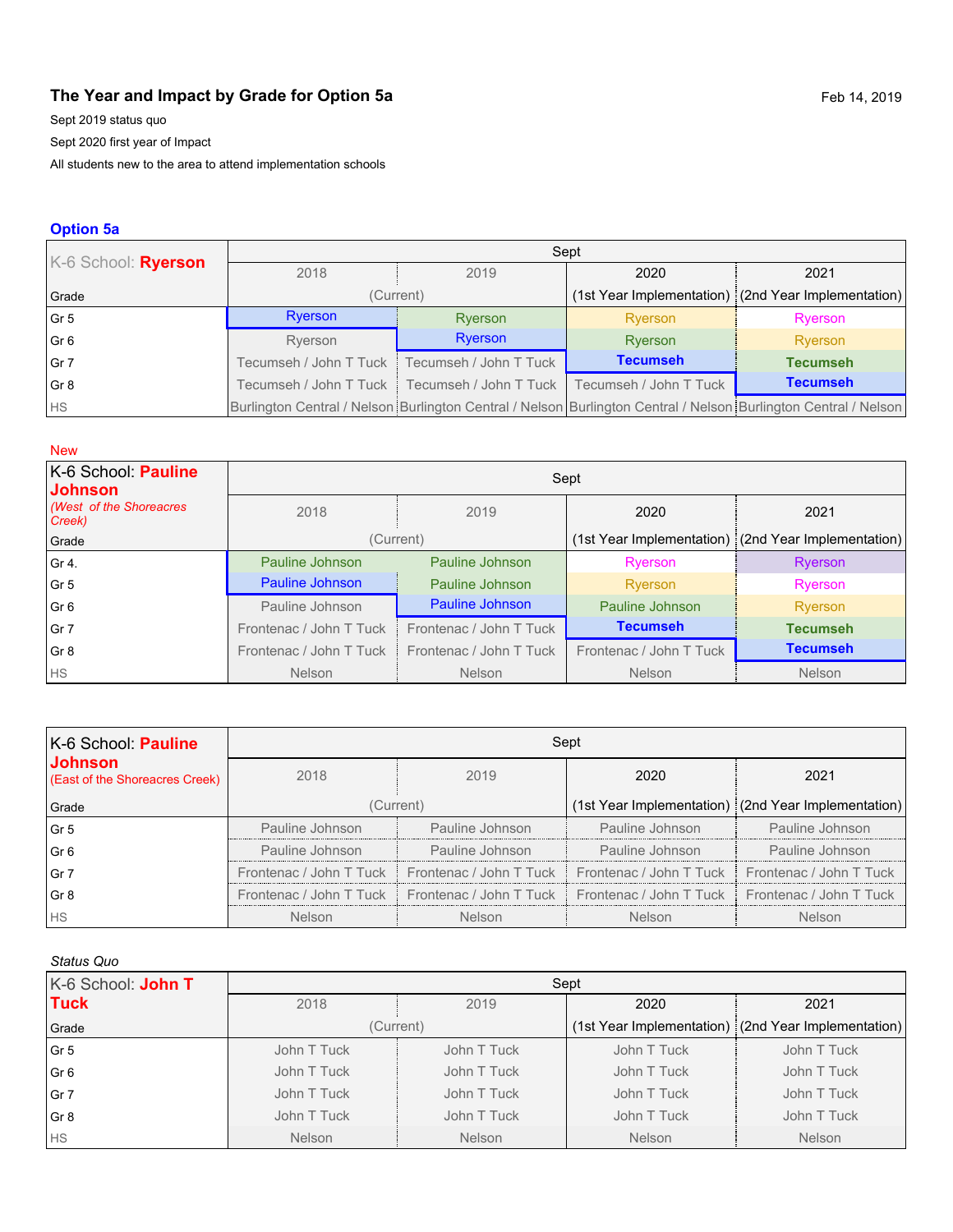#### **The Year and Impact by Grade for Option 5b** Feb 22, 2019

Sept 2019 status quo

Sept 2020 first year of Impact

All students new to the area to attend implementation schools

| <b>Option 6</b>          |                           |                           |                           |                                                       |
|--------------------------|---------------------------|---------------------------|---------------------------|-------------------------------------------------------|
| K-6 School: Ryerson      |                           |                           | Sept                      |                                                       |
| (west of Cumberland Ave) | 2018                      | 2019                      | 2020                      | 2021                                                  |
| Grade                    |                           | (Current)                 |                           | (1st Year Implementation) : (2nd Year Implementation) |
| Gr <sub>3</sub>          | <b>Ryerson</b>            | Ryerson                   | <b>Tecumseh</b>           | Tecumseh                                              |
| Gr <sub>4</sub>          | Ryerson                   | Ryerson                   | Tecumseh                  | <b>Tecumseh</b>                                       |
| Gr <sub>5</sub>          | Ryerson                   | Ryerson                   |                           | <b>Tecumseh</b>                                       |
| Gr <sub>6</sub>          | Ryerson                   | Ryerson                   |                           | <b>Tecumseh</b>                                       |
| Gr 7                     | Tecumseh                  | Tecumseh                  | Tecumseh                  | Tecumseh                                              |
| Gr <sub>8</sub>          | Tecumseh                  | Tecumseh                  | Tecumseh                  | Tecumseh                                              |
| <b>HS</b>                | <b>Burlington Central</b> | <b>Burlington Central</b> | <b>Burlington Central</b> | <b>Burlington Central</b>                             |

| $K-6$ School: <b>Ryerson</b> | Sept                                               |                        |                 |                                                     |  |
|------------------------------|----------------------------------------------------|------------------------|-----------------|-----------------------------------------------------|--|
| (east of Cumberland Ave)     | 2018                                               | 2019                   | 2020            | 2021                                                |  |
| Grade                        |                                                    | (Current)              |                 | (1st Year Implementation) (2nd Year Implementation) |  |
| l Gr 5                       | <b>Ryerson</b>                                     | Ryerson                | Ryerson         | Ryerson                                             |  |
| ∣Gr 6                        | Ryerson                                            | <b>Ryerson</b>         | Ryerson         | Ryerson                                             |  |
| l Gr 7                       | Tecumseh / John T Tuck<br>Tecumseh / John T Tuck ! |                        | <b>Tecumseh</b> | <b>Tecumseh</b>                                     |  |
| ∣Gr8                         | Tecumseh / John T Tuck i                           | Tecumseh / John T Tuck | John T. Tuck    | <b>Tecumseh</b>                                     |  |
| Ìнs                          | Nelson                                             | Nelson                 | Nelson          | <b>Nelson</b>                                       |  |

| K-6 School: Pauline<br><b>Johnson</b> | Sept                                               |                 |                         |                                                     |  |  |
|---------------------------------------|----------------------------------------------------|-----------------|-------------------------|-----------------------------------------------------|--|--|
| (West of the Shoreacres<br>Creek)     | 2018<br>2019                                       |                 | 2020                    | 2021                                                |  |  |
| Grade                                 |                                                    | (Current)       |                         | (1st Year Implementation) (2nd Year Implementation) |  |  |
| l Gr 4.                               | Pauline Johnson                                    | Pauline Johnson | Ryerson                 | Ryerson                                             |  |  |
| l Gr 5                                | Pauline Johnson                                    | Pauline Johnson | Ryerson                 | Ryerson                                             |  |  |
| l Gr 6                                | Pauline Johnson                                    | Pauline Johnson | Pauline Johnson         | Ryerson                                             |  |  |
| l Gr 7                                | Frontenac / John T Tuck<br>Frontenac / John T Tuck |                 | <b>Tecumseh</b>         | <b>Tecumseh</b>                                     |  |  |
| l Gr 8                                | Frontenac / John T Tuck<br>Frontenac / John T Tuck |                 | Frontenac / John T Tuck | <b>Tecumseh</b>                                     |  |  |
| <b>HS</b>                             | Nelson                                             | Nelson          | Nelson                  | Nelson                                              |  |  |

| IK-6 School: Pauline                             | Sept            |                                                                                                       |                 |                                                     |  |
|--------------------------------------------------|-----------------|-------------------------------------------------------------------------------------------------------|-----------------|-----------------------------------------------------|--|
| <b>Johnson</b><br>(East of the Shoreacres Creek) | 2018            | 2019                                                                                                  | 2020            | 2021                                                |  |
| Grade                                            |                 | (Current)                                                                                             |                 | (1st Year Implementation) (2nd Year Implementation) |  |
| Gr 5                                             | Pauline Johnson | Pauline Johnson                                                                                       | Pauline Johnson | Pauline Johnson                                     |  |
| l Gr 6                                           | Pauline Johnson | Pauline Johnson                                                                                       | Pauline Johnson | Pauline Johnson                                     |  |
| l Gr 7                                           |                 | Frontenac / John T Tuck   Frontenac / John T Tuck   Frontenac / John T Tuck   Frontenac / John T Tuck |                 |                                                     |  |
| l Gr 8                                           |                 | Frontenac / John T Tuck   Frontenac / John T Tuck   Frontenac / John T Tuck   Frontenac / John T Tuck |                 |                                                     |  |
| <b>I</b> HS                                      | <b>Nelson</b>   | Nelson                                                                                                | Nelson          | Nelson                                              |  |

#### *Status Quo*

| K-6 School:<br>John T Tuck | Sept          |             |             |                                                     |  |
|----------------------------|---------------|-------------|-------------|-----------------------------------------------------|--|
| (south of New St)          | 2018<br>2019  |             | 2020        | 2021                                                |  |
| Grade                      |               | (Current)   |             | (1st Year Implementation) (2nd Year Implementation) |  |
| Gr <sub>5</sub>            | John T Tuck   | John T Tuck | John T Tuck | John T Tuck                                         |  |
| Gr <sub>6</sub>            | John T Tuck   | John T Tuck | John T Tuck | John T Tuck                                         |  |
| Gr 7                       | John T Tuck   | John T Tuck | John T Tuck | John T Tuck                                         |  |
| Gr 8                       | John T Tuck   | John T Tuck | John T Tuck | John T Tuck                                         |  |
| <b>HS</b>                  | <b>Nelson</b> | Nelson      | Nelson      | Nelson                                              |  |